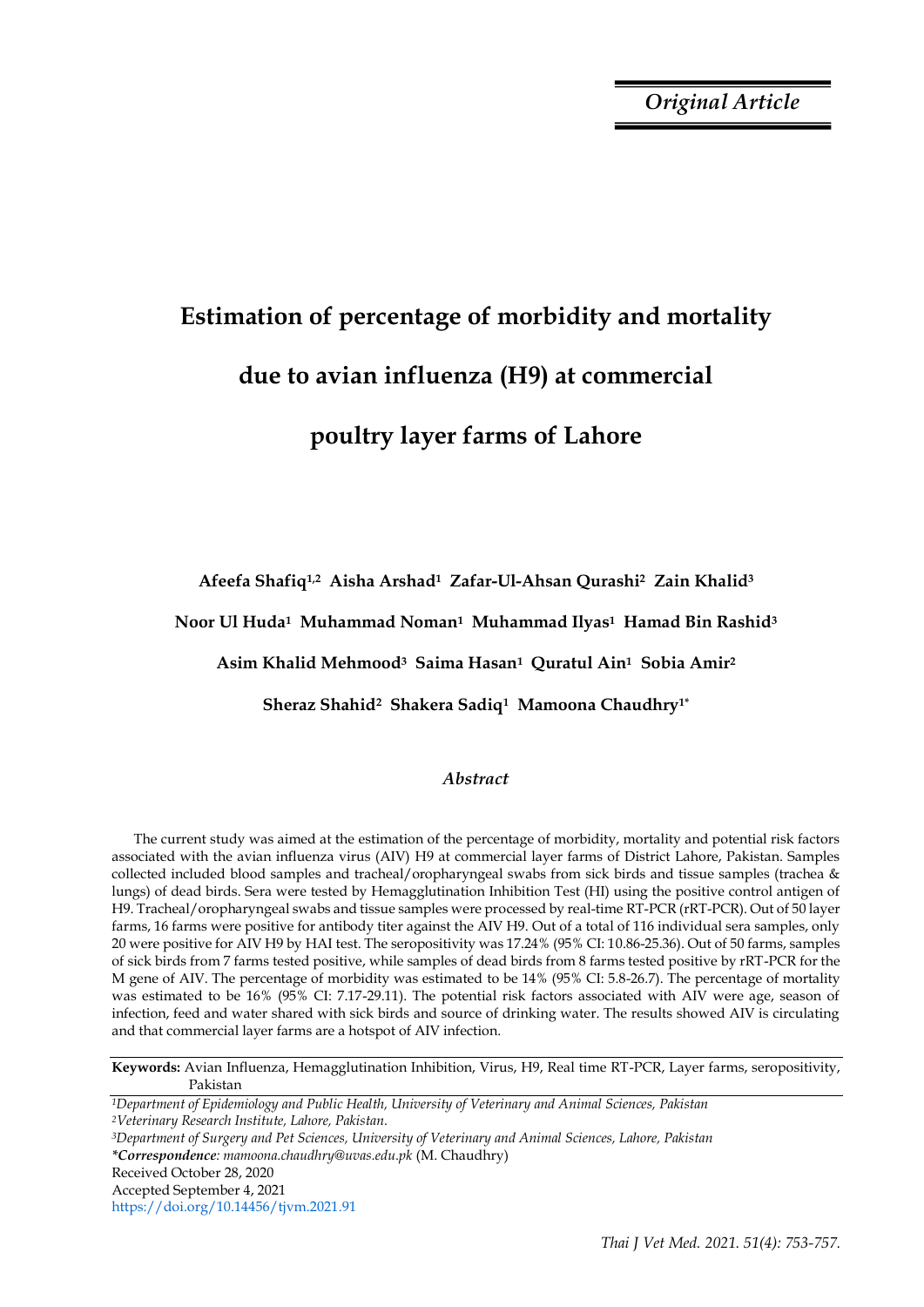#### *Introduction*

Avian influenza is a contagious disease of poultry caused by the avian influenza virus (AIV) belonging to family Orthomyxoviridae. Many subtypes of AI are circulating and that poses a serious threat to human health and also has an important role in the emergence of human influenza pandemics (Afifi *et al.,* 2013; Chaudhry *et al.,* 2020). Avian influenza type A has subtypes based on antigenicity of two transmembrane glycoproteins named as hemagglutinin (HA) and neuraminidase (NA) (Kung, 2006) and a total of 16 HA (H1-H16) and nine NA ( N1-N9) subtypes are present. Different combinations are possible of HA and NA (Tong *et al.,* 2013). The natural reservoir of AI is wild aquatic birds e.g. geese, wild ducks, and waterfowls. Among aquatic wild birds a total of sixteen H (H1-H16) and nine N (N1-N9) serotypes present (Adams *et al.,* 2016; Gonzalez-Reiche *et al.,* 2016). There are two distinct groups of avian influenza on the basis of pathogenicity, namely highly pathogenic avian influenza virus (HPAI) and low pathogenic avian influenza virus (LPAI). LPAI is considered to be endemic in Pakistan due to intensive farming and poor biosecurity measures (Chaudhry *et al.,* 2018). A vaccine is available but due to constant H9N2 strain variation by mutation, vaccine efficacy is compromised. In poultry, avian influenza clinical signs include rales, coughing, alveolar damage and conjunctivitis (Ladman *et al.,* 2008) with a decrease in egg production resulting in deformed eggs (Capua *et al.,* 2000). LPAI cause lymphocyte necrosis in the thymus, spleen, respiratory tract, renal tubule necrosis and interstitial nephritis (Swayne, 1997). In the last few decades, major losses to the poultry industry across the world have been due to outbreaks of avian influenza on a large scale (Lee and Song, 2013; Tanner *et al.,* 2015). Usually the mortality due to LPAI infected flocks remains 10- 20%, however, due to secondary bacterial infections it may increase to 30-80% (Naeem *et al.,* 1999). Important risk factors for AIV include the source of purchase of layers (Indriani *et al.,* 2010), feeding and watering with sick birds (Kung, 2006), mixing of newly arrived birds with leftover birds from previous batches in the same sheds (Bulaga *et al.,* 2003; Chaudhry *et al.,* 2018) and the movement of poultry through live bird markets (Sims *et al.,* 2003; Chaudhry *et al.,* 2015).

The main objective of the current study was to estimate percentage of morbidity, mortality and potential risk factors associated with avian influenza virus (AIV) H9 at commercial layer farms in Lahore, Pakistan.

#### *Materials and Methods*

*Study Design:* The target population was open and semi-controlled commercial layer farms in Lahore district selected from the available list of farms at the District Livestock Office, Livestock and Dairy Development Department, Punjab. The study population was sick and dead birds (layers) kept on these farms. A total of 50 commercial layer farms were selected after obtaining the written consent of the farm owners. Initially the farmers were approached telephonically and were asked about morbidity and mortality in flocks within past 24 hours. Those who consented and also reported morbidity and mortality were included in the study. Farms were then visited in person and samples and data were collected by a team trained in sampling. Blood samples for sera collection and oropharyngeal swabs from 5 sick birds and tissues (trachea and lungs) of 5 dead layer birds were collected from each farm.

The blood sample was collected from the brachial vein using a 3cc syringe and serum was separated from blood using vacutainers. Tissues (trachea and lungs) of dead layer birds were collected after postmortem on the same farm. Tracheal/oropharyngeal swabs were collected from sick birds as described previously (FAO, 2007).

*Laboratory Analysis:* Samples were transported in brain heart infusion agar transport media and further processed at the Disease Surveillance Laboratory, Department of Epidemiology and Public Health, University of Veterinary and Animal Sciences, Lahore for analysis by rRT-P. Collected sera samples were processed using Hemagglutination Inhibition Test (OIE, 2012). Swab and tissue samples were processed for rRT-PCR (Spackman *et al*., 2002). RNA extraction was carried out by the trizole method to produce highly purified RNA. With eluted RNA, cDNA was synthesized with RevertAid First-strand cDNA synthesis kit (Thermo scientific) according to the manufacturer's instructions.

Using the AIV M gene specific primers and probe set (Table 1), amplification of extracted cDNA was done for suspected samples. For this, 25 µl reaction mixture was prepared by taking 2 µl templates (cDNA), 1 µl forward primer, 1 µl reverse primer, 10 µl of 2X master mix and 5.7 µl of nuclease free water (DEPC). The gene amplification was carried out at following conditions: initial denaturation at 95°C for 5 minutes, denaturation at 95°C for 30secs, annealing at 45°C for 30 secs, extension at 72°C for 30 secs and final extension at 72°C for 10 minutes.

Samples that were detected positive for the M gene were further processed for subtype H9 using conventional PCR protocol (Rashid *et al.,* 2009).

| Table 1 |  |  | Primers and Probe (M gene for AIV) used in the study |
|---------|--|--|------------------------------------------------------|
|---------|--|--|------------------------------------------------------|

| Primers/Probe | Sequence $(5'$ -3')                  |
|---------------|--------------------------------------|
| $M-124$       | TGC AAA AAC ATC TTC AAG TCT CTG      |
| $M+25$        | AGA TGA GTC TTC TAA CCG AGG TCG      |
| $M + 64$      | FAM-TCA GGC CCC CTC AAA GCC GA-TAMRA |

\*FAM, 6-carboxyfluorescein; TAMRA, 6-carboxytetramethylrhodamine.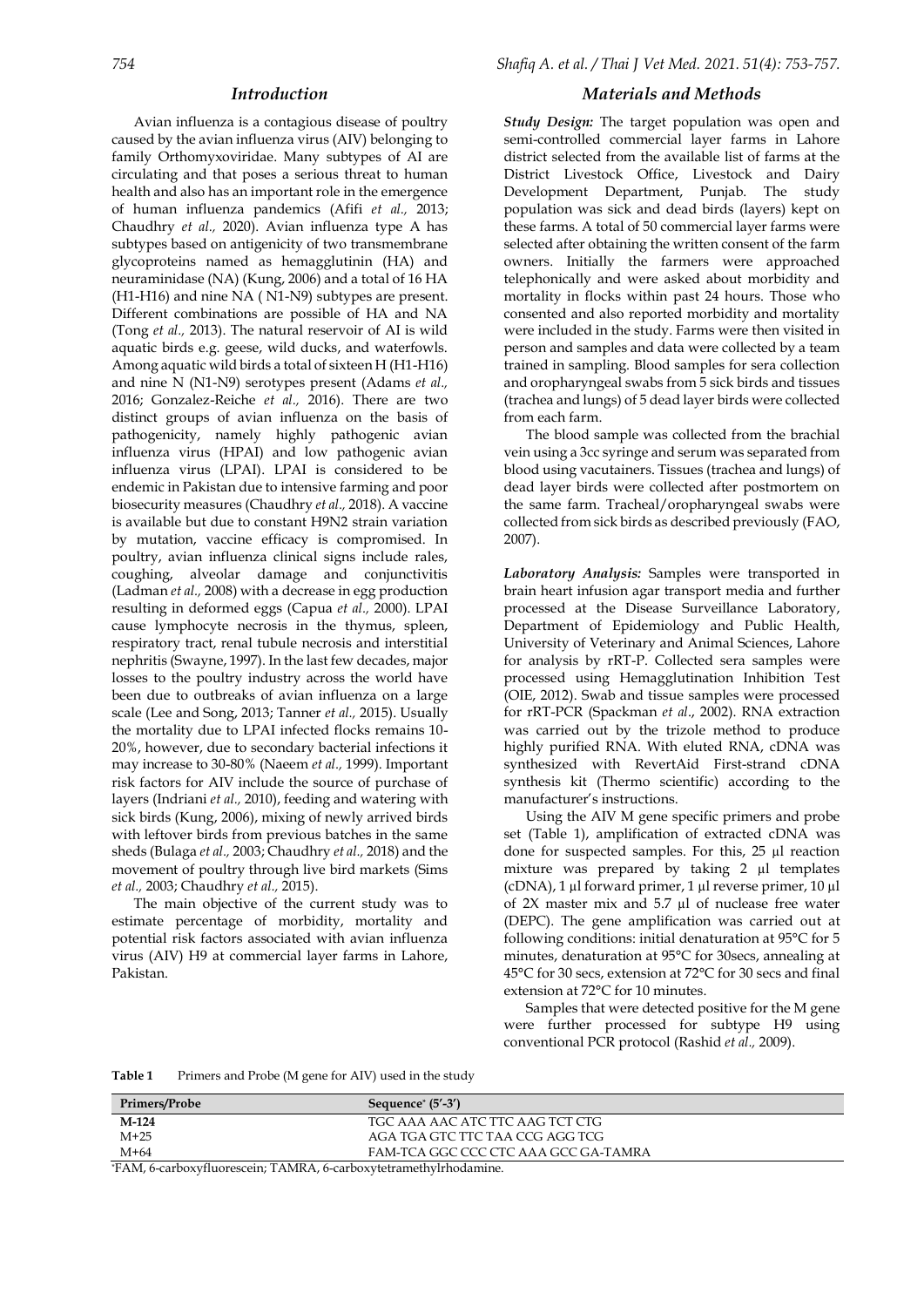*Shafiq A. et al. / Thai J Vet Med. 2021. 51(4): 753-757. 755*

*Hemagglutination Inhibition Test:* Collected sera samples were processed using the Hemagglutination Inhibition test (HI). The test was performed using a positive control for antigen as well as for antibodies for H9 suspected samples (OIE, 2012). A reference antigen (A/chicken/Pakistan/10RS3039-288-102/2010)

(Chaudhry *et al.,* 2015) was used as the positive control in HI test.

*Statistical Analysis:* Data was collected on a predesigned questionnaire from the owner during an interview conducted face to face. Association of various risk factors and AIV (M gene) outcome (either positive or negative based on rRT-PCR) was evaluated. Pearson's Chi-square test or Fisher exact tests were used to determine the association of risk factors and AIV M gene.

*Ethical Consideration:* The ethical review committee of UVAS (No. DR/133 dated February 6, 2019) approved the current study. All procedures in the study were conducted according to ethical guidelines.

#### *Results*

*Seropositivity of H9 on Commercial Layer Poultry Farms:* Blood samples were collected from 116 birds at 50 farms. The total number of positive farms was 16. Out of 116 sera samples, 20 tested positive for antibodies against AIV H9. The seropositivity was 17.24% (95% CI: 10.86-25.36).

*Percentage of Morbidity and Mortality due to AIV on Layer Farms:* Out of 50 commercial layer farms, swab samples from sick birds of 7 poultry farms were positive for the M gene of AIV by rRT-PCR. The percentage of morbidity of the M gene positive flock was calculated to be 14% (95% CI: 5.8-26.7), while tissues samples from dead birds on 8 farms were positive for the M gene. Percentage of mortality of the M gene positive flock was 16% (95% CI: 7.17-29.11) (Fig.1).

*Subtyping of Avian Influenza A:* All samples positive for the M gene were further analysed for subtype H9 by the conventional RT-PCR method and no sample was found positive for H9.

20 18 16  $14$  $12$ percentage 10  $\overline{8}$ 6  $\overline{4}$  $\overline{\mathbf{2}}$  $\mathbf 0$ Seropositivity (H9) % of Morbidity % of Mortality **Burden of AIV on farms** 

% of Morbidity ⊠% of Mortality **Z** Seropositivity (H9)

Figure 1 Burden of AIV on commercial layer poultry farms in Lahore, Pakistan

*Potential Risk Factors Associated with AIV Infection:*  The potential risk factors associated with the AIV M gene in commercial layer farms of District Lahore were season of infection  $(p = 0.026)$ , feed shared with sick

birds ( $p = 0.011$ ), water shared with sick birds ( $p =$ 0.024), and source of drinking water ( $p = 0.016$ ) (Table 2).

**Table 2** Risk Factors of AIV M gene among Layer Poultry Farms of District Lahore

| <b>Risk factor</b>           | Response | AIV outcome |          |       |         |
|------------------------------|----------|-------------|----------|-------|---------|
|                              |          | Negative    | Positive | Total | p-value |
| Season of infection          | Autumn   | 5.          | 4        |       | 0.026   |
|                              | Winter   | 37          | 4        | 41    |         |
| Feed shared with sick birds  | Yes      |             | 3        | 4     | 0.011   |
|                              | No       | 4           | Ⴢ        | 46    |         |
| Water shared with sick birds | Yes      |             | 3        | 5     | 0.024   |
|                              | No       | 40          | 5.       | 45    |         |
| Source of drinking water     | Tap      | 38          | 4        | 42    | 0.016   |
|                              | Others   |             |          | 8     |         |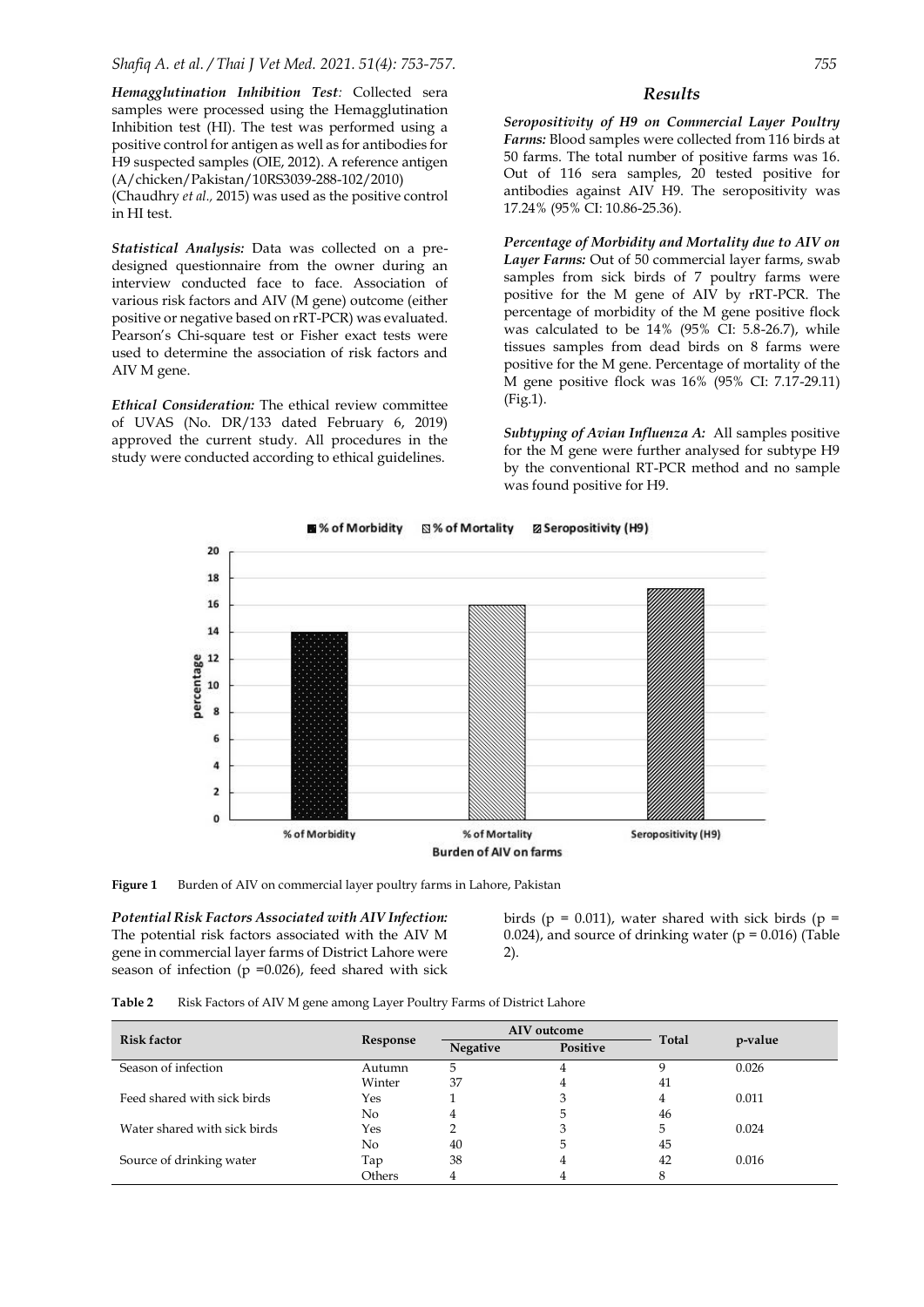#### *Discussion*

Avian influenza is highly pathogenic and its prevalence in poultry farms is an indication of the alarming situation of the fastest-growing rate of newly emerging diseases in the livestock sector. In the current study seropositivity of H9 was 17.24% (95% CI: 10.86- 25.36). A previous study from District Lahore reported virus prevalence as 10%, which is lower than the estimate reported here (Chaudhry *et al.,* 2015). This difference could be attributed to the study design as (Chaudhry *et al.,* 2015) reported virus prevalence among apparently healthy birds while the current study reported seropositivity of influenza among sick birds. A higher number of antibodies can be produced due to repeated exposure to AIV (Chaudhry *et al.,* 2017). A similar study conducted in broiler poultry farms of District Gujranwala showed 30% seroprevalence, which is higher than our estimate, and might be attributed to the difference in study population i.e. broiler flock, while, in the current study it was layer flock (Cheema *et al.,* 2011). The current study also showed variations in antibody titer which indicate continuous virus circulation in commercial poultry with asymptomatic birds. In our study, openly constructed layer poultry farms without any automated temperature and humidity control, were visited with estimated 17.24% seropositivity of H9 AIV. In open farms lack of biosecurity measures has caused avian influenza to become endemic in Asia and some areas of Europe (Chaudhry *et al.,* 2015). Vaccination and strict biosecurity measures have been found effective to control this disease (Naeem *et al.,* 1999). Sharing feed and water with sick birds have shown a strong association with AIV (Zhang et al. 2016). In the current study, data showed the association of season with AIV infection. Zaman *et al.,* (2019) reported the significant seasonal effect on influenza circulation in poultry in Pakistan. The current study showed significant association of contaminated feed and water shared with sick birds with AI infection. The presence of sick birds in the poultry farm can expose the healthy birds to the virus through contaminated feed and water and this is a biologically plausible factor. Another factor was the source of drinking water to poultry farm. Untreated drinking water can pose a serious threat to poultry health (do Amaral, 2004).

The current study was conducted with the objectives of estimating the percentage of morbidity and mortality in layer birds. Previous studies have reported that LPAI may cause severe morbidity and sometimes leads to mortality among asymptomatic layer farms (Guan *et al.,* 1999; Huang *et al.,* 2015). This indicates that layer farms might have been infected with AIV due to weak immune systems resulting from improper vaccination and other environmental factors that affect the immune response.

In conclusion, it is concluded that AIV is circulating in commercial layer farms of District Lahore, which can act as a hotspot of AIV infection. In order to control AIV, further research is required to identify the recent circulating strain and genotype of AIV. By adopting preventive measures like vaccination and avoiding risk factors reported in the current study, the further spread of the AIV might be reduced.

*Funding Statement:* The current study was supported by a project grant from Pak-US Science and Technology cooperation Program (Pakistan Grant# Pak-US/HEC/2015/11) awarded to Mamoona Chaudhry. There was no role for the funder in study design, data collection/analysis/interpretation or manuscript preparation.

*Conflicts of interest:* All authors have declared no conflict of interest.

#### *Acknowledgements*

The authors would like to thank the staff at the Livestock and Dairy Development Department, Punjab and the project team at Department of Epidemiology and Public Health, University of Veterinary and Animal Sciences, Lahore for their support. The authors are also thankful to all participants from commercial layer poultry farms for providing data and samples.

#### *References*

- Adams MJ, Lefkowitz EJ, King AM, Harrach B, Harrison RL, Knowles NJ, Kropinski AM, Krupovic M, Kuhn JH and Mushegian AR 2016. Ratification vote on taxonomic proposals to the International Committee on Taxonomy of Viruses (2016). Arch virol. 161(10):2921-2949.
- Afifi MA, El-Kady MF, Zoelfakar SA and Abddel-Moneim AS 2013. Serological surveillance reveals widespread influenza A H7 and H9 subtypes among chicken flocks in Egypt. Trop Anim Health Prod. 45(2):687-690.
- Bulaga L, Garber L, Senne D, Myers T, Good R, Wainwright S and Suarez D 2003. Descriptive and surveillance studies of suppliers to New York and New Jersey retail live-bird markets. Avian Dis. 47(s3):1169-1176.
- Capua I, Mutinelli F, Marangon S and Alexander DJ 2000. H7N1 avian influenza in Italy (1999 to 2000) in intensively reared chickens and turkeys. Avian Pathol. 29(6):537-543.
- Chaudhry M, Ahmad M, Rashid HB, Sultan B, Chaudhry HR, Riaz A and Shaheen MS 2017. Prospective study of avian influenza H9 infection in commercial poultry farms of Punjab Province and Islamabad Capital Territory, Pakistan. Tropical animal health and production. 49(1):213-220.
- Chaudhry M, Angot A, Rashid HB, Cattoli G, Hussain M, Trovo G, Drago A, Valastro V, Thrusfield M, Welburn S, Eisler MC and Capua I 2015. Reassortant Avian Influenza A(H9N2) viruses in chickens in retail poultry shops, Pakistan, 2009- 2010. Emerg Infect Dis. 21(4):673-6.
- Chaudhry M, Rashid HB, Angot A, Thrusfield M, Bronsvoort BMd, Capua I, Cattoli G, Welburn SC and Eisler MC 2018. Risk Factors for Avian Influenza H9 Infection of Chickens in Live Bird Retail Stalls of Lahore District, Pakistan 2009–2010. Sci Rep. 8(1):5634.
- Chaudhry M, Rashid HB, Thrusfield M, Welburn S and Bronsvoort BM 2015. A Case-Control Study to Identify Risk Factors Associated with Avian